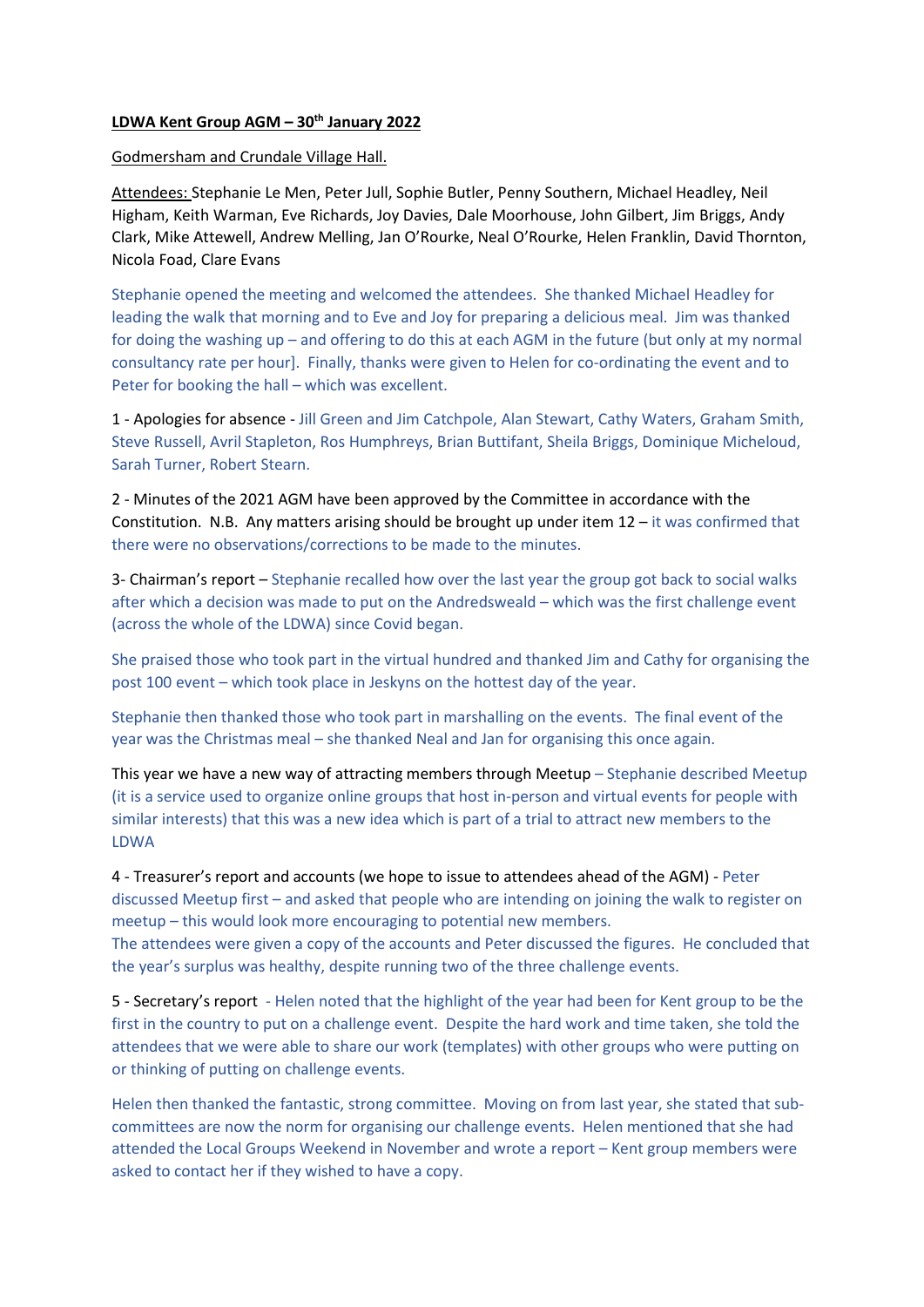She mentioned how the weekend highlighted the strengths of the Kent group, walk leaders, volunteers, and the challenges we faced are not like some other groups.

Next year we hoped to organise a hybrid AGM – but we need to investigate the facilities available in village halls. This would hopefully please those who wanted in person AGMs and those who felt unable to attend.

Andrew Melling asked about the Kent group membership numbers – Neil Higham replied that there are 424 Primary members.

6 - Election of Chairman, Secretary and Treasurer – Sophie Butler proposed, and Dale Moorhouse seconded. The vote was unanimous. The Officers were re-elected.

7 - Election of Committee Members – Keith Warman proposed, and John Gilbert seconded – there were no objections – the committee were unanimously re-elected.

## 8 - Challenge Walks

David Thornton - spoke about the Sevenoaks Circular to be held on 20<sup>th</sup> March 2022. He mentioned that the event was being organised by a sub-committee of himself, Stephanie, Helen, and Andy, and this has been invaluable in planning the event to be held from West Heath School. There had recently been an email call for marshals – and this has brought a fabulous response for the event. He mentioned that we have 147 entrants already, so he suggested that we will need to put a cap on this number in due course, with a waiting list. He thanked those in the hall who had already volunteered.

Neil Higham – discussed the High Weald event – hopefully on the  $10<sup>th</sup>$  July. He said the hall at Langton Green may not be possible, so there may be a change in day to the  $9<sup>th</sup>$  July. Stephanie mentioned that the event would have a sub-committee. Stephanie has also been looking at alternative venues.

The event needs to be confirmed before it can be advertised, but the marshals walk will be on the 26th June.

Peter – mentioned that he had tried to book the hall at Betteshanger, but there were several issues including the use of the kitchen, car parking and the hall suggesting the need for staff to be present overnight. As a 50 mile event, he said that finding venues has not been easy – shower facilities etc need to be considered. The cricket, rugby or football clubs in Deal are being investigated.

We may have to move the date of the event to the Saturday – there will be a shorter route in addition to the 50.

It is disappointing that we cannot have Betteshanger. Marshals walk will be 14<sup>th</sup> August.

9 - Group / Social Walks – Peter had already mentioned Meetup – and called for more walks to be offered by the committee and members of the Kent group. Helen mentioned that the committee has recognised that Peter does many social walks and needs help. Stephanie asked that other members can help to put on walks as some of the committee members can get busy in the planning of challenge events. Michael asked about the balance of east and west Kent – Peter said he tries to make the walks schedule as diverse as possible – including shorter distances etc.

The attendees discussed the merits of figure-of-eight walks – but much depends on the leaders of the walks having planned them.